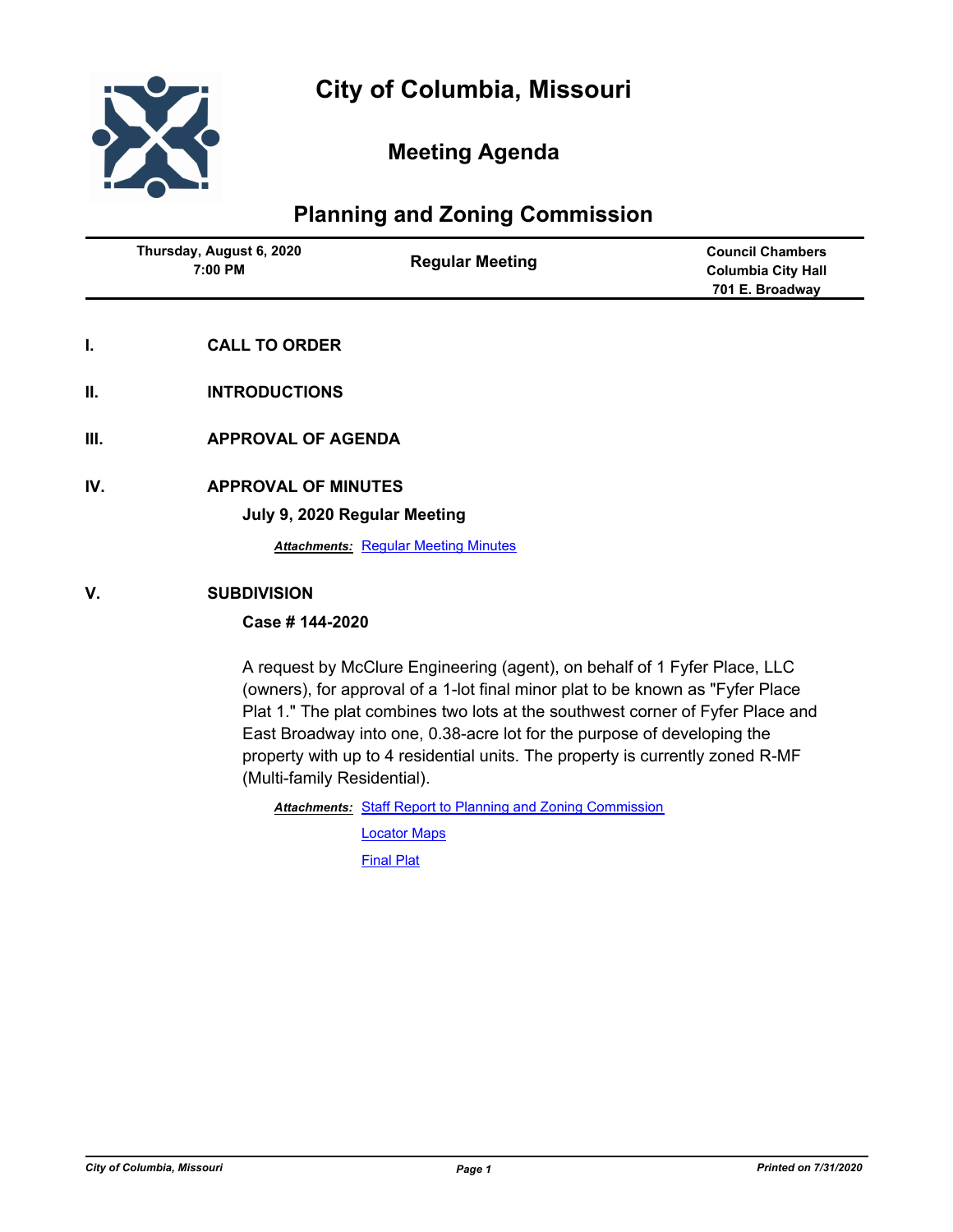## **VI. SUBDIVISION & PUBLIC HEARING Case # 135-2020**

A request by McClure Engineering (agent), on behalf of Boone Electric Cooperative (owner), for a one-lot final minor subdivision plat and design adjustments from Section 29-5.1 of the Unified Development Code relating to requests for an alternative location for the required utility easement on State Route 763 (Range Line Street) and to allow a structure (driveway) to be built over lot lines. The "Boone Electric Plat 2" includes approximately 19.22 acres of land located on the west side of Range Line Street, north of the Business Loop 70 and south of I-70 and addressed 1413 Range Line Street. The plat is desired to facilitate improvements to the Boone Electric Campus in accordance with their master plan.

Attachments: [Staff Report to Planning and Zoning Commission](http://gocolumbiamo.legistar.com/gateway.aspx?M=F&ID=3dc1bd9f-ed5e-4ea1-bed5-cf4d47b569c7.docx)

[Locator Maps](http://gocolumbiamo.legistar.com/gateway.aspx?M=F&ID=fb5f9479-7489-4d38-8986-8b9cabf48201.pdf) [Final Plat](http://gocolumbiamo.legistar.com/gateway.aspx?M=F&ID=ce2dfd2a-7294-43c1-915f-efa306bac1e9.pdf) [Design Adjustment Worksheets](http://gocolumbiamo.legistar.com/gateway.aspx?M=F&ID=18456813-bcdc-4922-b07d-b242fc2adf68.pdf)

#### **VII. PUBLIC HEARINGS**

#### **Case # 127-2020**

A request by A Civil Group (agent) on behalf of West Rock II, LLC (owners) for approval of a rezoning and development plan to be known as, "The Godfrey PD Plan." The applicant is proposing 4, 4-unit apartment buildings (16 units) with vehicular access onto Green Meadows Road. The 1.45-acre property is located at the northeast corner of the intersection of Green Meadows Drive and Green Meadows Circle. **(This item was tabled at the July 9, 2020 Planning Commission meeting).** 

Attachments: [Staff Report to Planning and Zoning Commission \[Revised\]](http://gocolumbiamo.legistar.com/gateway.aspx?M=F&ID=a3ec968a-501b-4a71-a4b6-242626e2b805.docx)

[Locator Maps](http://gocolumbiamo.legistar.com/gateway.aspx?M=F&ID=192f370d-02e6-4c4d-94ae-76a28eca27bf.pdf) [Proposed Statement of Intent](http://gocolumbiamo.legistar.com/gateway.aspx?M=F&ID=d5f90cae-08c3-47fa-9242-7404dc6b2ae4.pdf) [Proposed Godfrey PD Plan](http://gocolumbiamo.legistar.com/gateway.aspx?M=F&ID=4eb818a2-6437-4d63-9395-654d541f3f63.pdf) **[Accessible Route Exhibit](http://gocolumbiamo.legistar.com/gateway.aspx?M=F&ID=fa4f6e49-6dee-41e3-b38f-71c8009ab809.pdf)** [Concept Review Plan \(11/19/2019\)](http://gocolumbiamo.legistar.com/gateway.aspx?M=F&ID=2b61d660-aa4d-4f18-a88c-7f0b58f34416.pdf) [Applicant's Density Exhibit](http://gocolumbiamo.legistar.com/gateway.aspx?M=F&ID=da829055-a878-4d49-b3bd-038ed9c15a5a.pdf) [Supportive Public Correspondence](http://gocolumbiamo.legistar.com/gateway.aspx?M=F&ID=f96ea0a2-756f-4e71-9302-617e4fd52f4f.pdf) [Non-supportive Public Correspondence](http://gocolumbiamo.legistar.com/gateway.aspx?M=F&ID=83624c63-992f-4f94-b18b-fc8822c2e013.pdf)